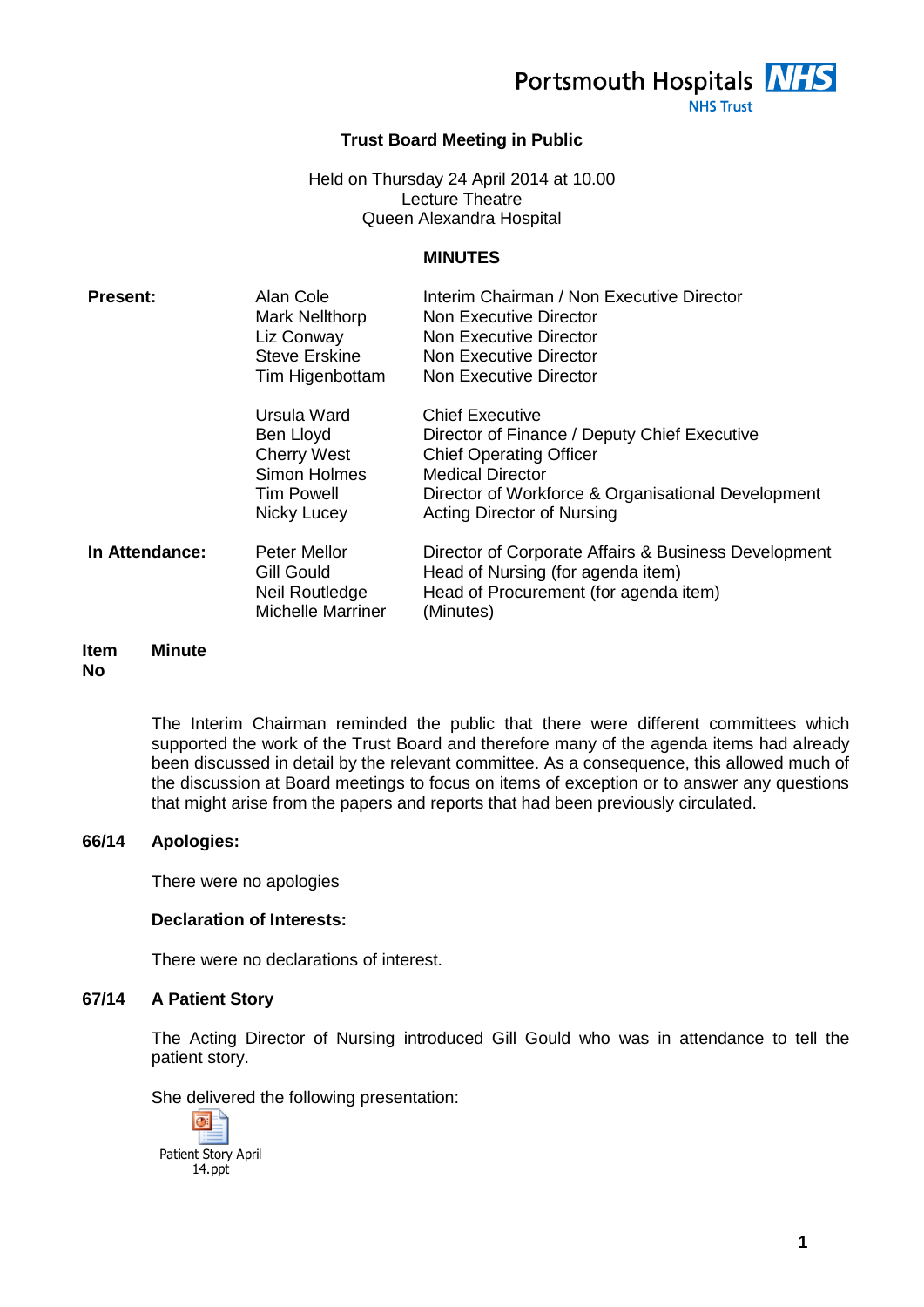A discussion ensued about this particular ward and it was recognised that more swift action should have been taken to prevent it from deteriorating but the ward had now improved and had recently received its silver accreditation.

Mark Nellthorp felt that there was a trust wide issue with patients not knowing who to talk to if they have a concern. This could result in a concern being raised as a complaint once the patient is discharged rather than the issue being dealt with at the time. The Acting Director of Nursing confirmed that many initiatives were being implemented to improve the staff visibility such as notice boards displaying the staff members on shift and the 'nurse in charge' wearing a specific badge.

#### **68/14 Minutes of the Last Meeting – 27 March**

The minutes of the last meeting were approved as a true and accurate record subject to the following change.

**Page 3, final paragraph –** the new bug should be written in full 'Carbapenemase producing Enterobacteriaceae'.

#### **69/14 Matters Arising/Summary of Agreed Actions**

**52/14: Integrated Performance Report –** There is a national directive to ensure that all Trusts have an action plan in place to prevent the new bug Carbapenemase producing Enterobacteriaceae. The Trust had now begun to screen patients who have been sent from other Trust's but was not able to isolate all patients from other Trust's due to the limited number of single rooms.

**52/14: Integrated Performance Report –** Patient moves within wards were not updated on PAS and would therefore be difficult to capture as the information would need to be updated manually. It was agreed that this would be done manually for one month to enable a snap shot of the number of moves within wards.

# **Action: Chief Operating Officer / Acting Director of Nursing**

**56/14 Assurance Framework –** A meeting had been held with Hampshire Fire & Rescue Service, Carillion and the Hospital Company to discuss the ongoing issues related to fire. It has been agreed for the Audit Committee to review the progress of the actions taken.

All other actions on the grid had been completed.

# **70/14 Notification of Any Other Business**

There were no items of any other business.

#### **71/14 Chairman's Opening Remarks**

The Interim Chairman reflected on the position of the Trust at the end of the financial year. He recognised the extremely difficult winter period which the Trust had endured with staff continuously working tirelessly to deliver excellent patient care. The pressure within the hospital continued to be a challenge.

The Trust's business planning process was drawing to a close and the Trust was planning for a small surplus at the end of the year. This plan was not without its challenges but there was now much better grip and accountability at CSC level.

# **72/14 Chief Executive's Report**

This report was noted by the Board.

The Director of Finance referred to the concern of the Royal College of Nursing that nurses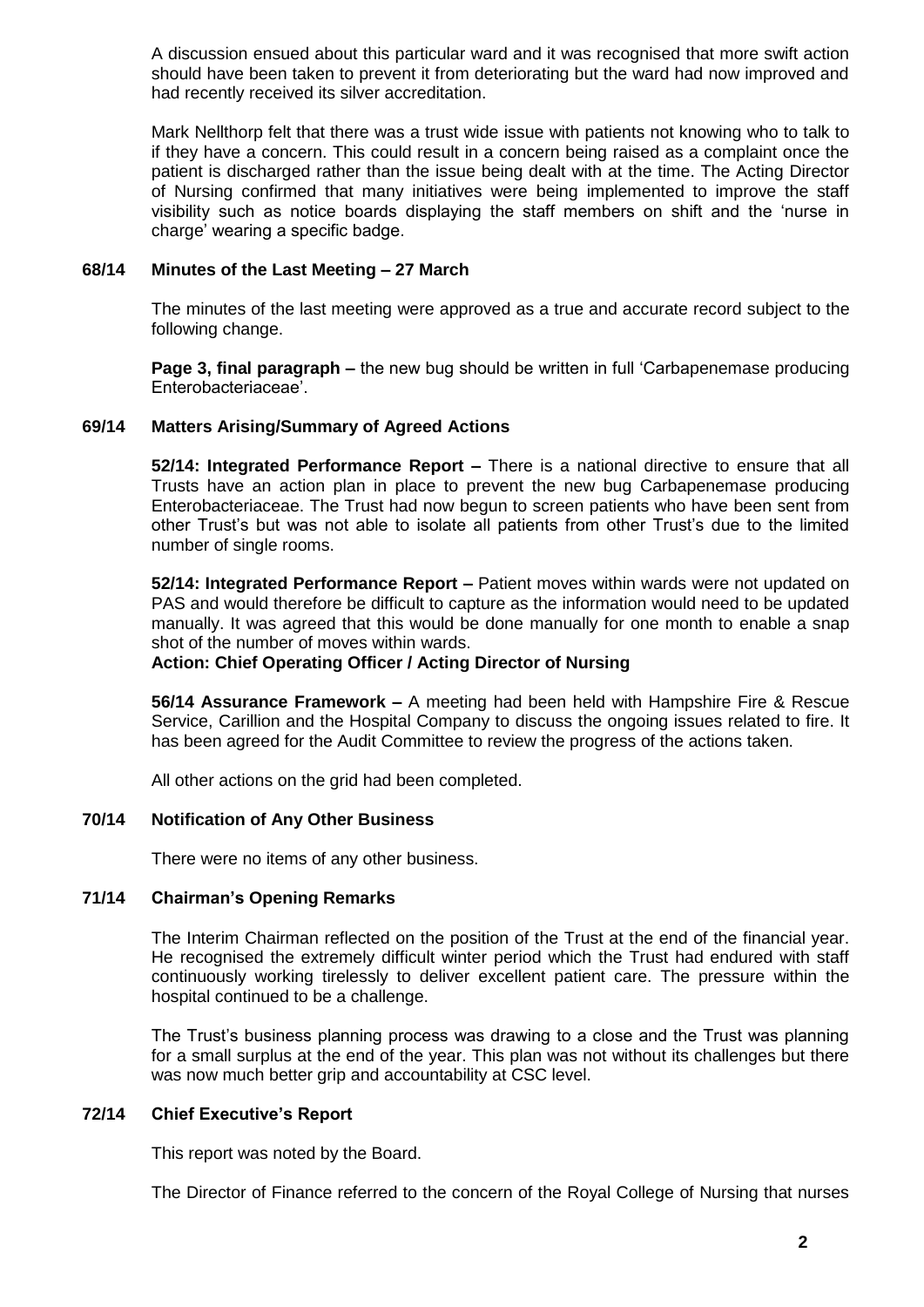may quit jobs following pay decisions and asked whether this had impacted the Trust. The Acting Director of Nursing advised that she was not aware of any impact on the Trust but reminded that there still remained a national shortage of registered nurses. The Trust had recently embarked on another recruitment campaign in Portugal and was pleased to report that 35 appointments had been made.

Steve Erskine referred to the costs associated with small legal cases. The Chief Executive offered to provide a breakdown of the number and costs associated with legal cases against the Trust.

# **Action: Chief Executive**

#### **73/14 Integrated Performance Report**

The Interim Chairman advised that the particular Non Executive Director who chairs the Board Committee would present those agenda items which link to their committee.

# **Quality**

Mark Nellthorp advised that the Governance & Quality Committee had met recently and discussed the following items:

- Action plan for prevention of Carbapenemase producing Enterobacteriaceae.
- Quality Account priorities
- Capacity within Renal
- Emergency Department impact of Oceano
- CSC Governance meetings
- Tracking of medical devices

A discussion ensued about tracking of medical devices/equipment. Steve Erskine felt that the new inventory management system should be able to track medical equipment. It was agreed that the Acting Director of Nursing and Director of Finance would speak with Clinical Support CSC and Procurement about whether tracking of equipment was possible. **Action: Director of Finance / Acting Director of Nursing**

The Acting Director Nursing drew attention to particular areas of the report:

- Friends & Family Test March saw a small increase in the response rate for inpatient areas, but a decrease in the responses from ED, it is thought this is due to an increase in activity in ED as the response rate correlates with similar increases earlier in the year. This has resulted in a decrease in the total overall Trust response rate.
- Dementia A discussion ensued about dementia screening and the issue of compliance within some CSC's. The action plan is being closely monitored by the Operational Delivery Group. It was requested that the action plan be brought back to a future Board meeting.

# **Action: Acting Director of Nursing**

- Pressure Ulcers Despite the huge amount of work to reduce the number of pressure ulcers, an increase has occurred. To date there have been 33 avoidable pressure ulcers against a trajectory of 25; therefore the year-end target has not been achieved.
- Falls Despite a reduction in the number of falls compared to 2012/13 outturn, the position at year end is 35 reported falls events against a year-end target of 34.
- Complaints A further increase seen with a total of 76 complaints received in March compared to 62 in February.

Liz Conway asked what was being done to improve the number of responses to the Friends and Family Test in ED. The Acting Director of Nursing advised that it was being made more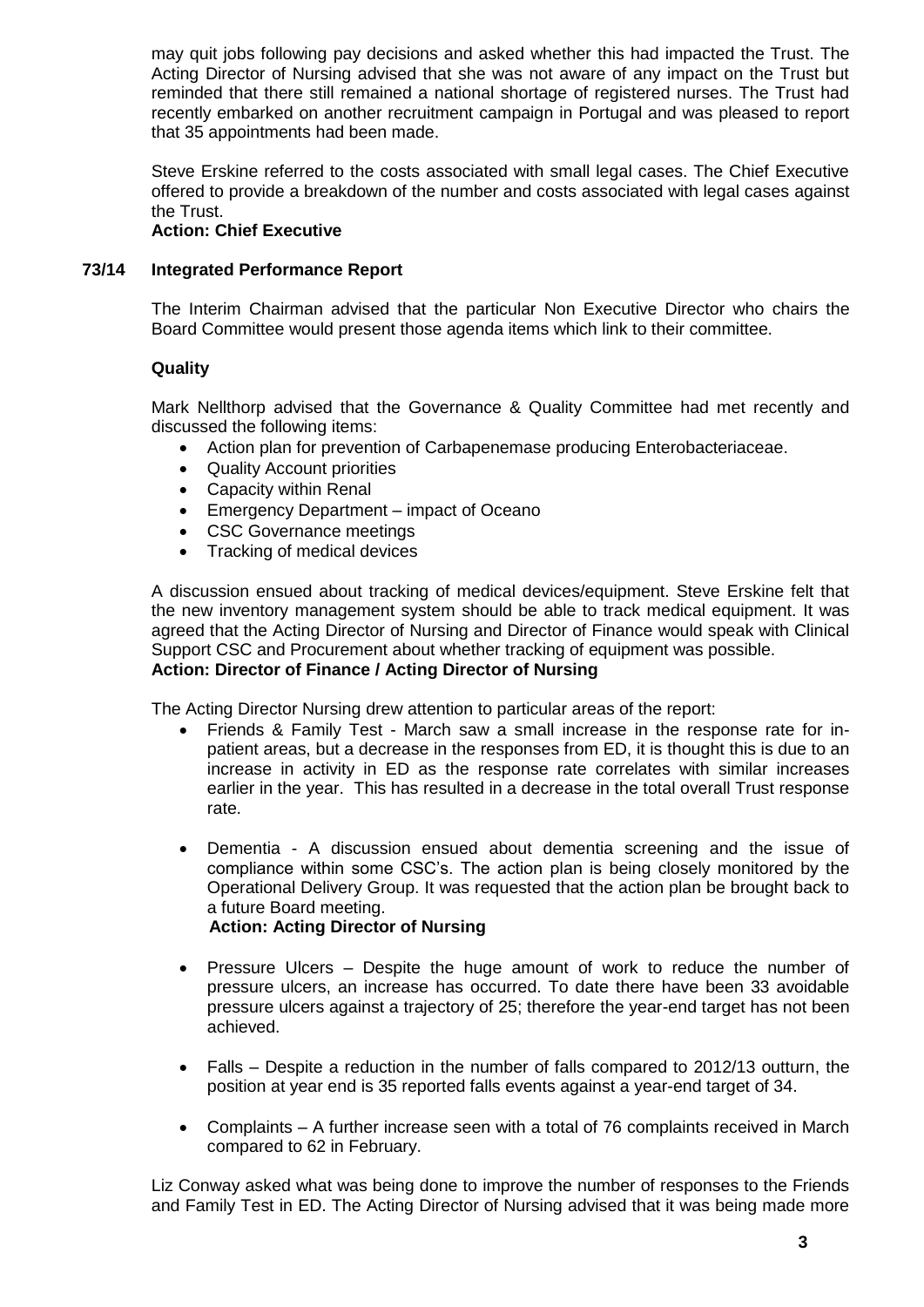visible throughout the department and that more volunteers were being used to encourage and support completion. ED was nationally the most difficult area to get responses. Other Trusts have implemented a token system but we would not consider this option as it does not allow for the opportunity to get comments or feedback from patients.

Liz Conway said that the biggest theme from patient feedback related to communication and felt that it needed resolving in order to improve patient experience. The Chief Executive advised that it was an overarching theme nationally and the Trust was fully committed to finding a resolution. Many innovative ways are being implemented to improve communication with patients.

Steve Erskine advised that he had undertaken a deep dive into a number of complaints and felt that accountability at CSC level needed strengthening. Lessons need to be truly learnt to prevent similar complaints occurring. The Acting Director of Nursing confirmed that a dashboard was now circulated to each CSC outlining the number of complaints and their status. Each CSC is held to account for any complaints on the backlog at their monthly performance reviews.

# **Operations**

The Chief Operating Officer drew attention to particular areas of the report:

- A&E performance in March, achieved 89% but for Q4 the Trust is reporting 87.5%. Outturn for the year is 90%.
- RTT the Trust achieved Trust aggregate performance with specialty level fails. 3 standards improved marginally, however the number of patients waiting >35 weeks increased to 57. It is imperative that there is adequate capacity to manage demand, with continued speciality fails in some areas over the coming months to prevent the 18 week backlog from increasing.
- Cancer all 9 standards were achieved, the improvement in performance meant that all of the standards were achieved for Q4 and the year as a whole.
- Diagnostic wait times deteriorated to 95.39% against 99% standard. This was demand related with a continual increase in referrals. An improvement programme is being developed to look at how demand could be better managed.
- PCI Door to Balloon and Call to Balloon standards were achieved.
- Stroke the Trust achieved all four performance standards.

Mark Nellthorp asked why demand for imaging at the ISTC was not as high as demand at QA. Is there a reason why GP's are not referring as many patients there. The Chief Operating Officer explained that the ISTC do not have a full range of diagnostics and only offer a Sonographer led service.

# **Finance**

The Interim Chairman advised that the Finance Committee had met on Monday and the following items had been discussed in detail:

- Achievement of a surplus of £800k at year end.
- Business Plan for 2014/15

The Director of Finance advised that the surplus was still subject to audit but felt that it was significant achievement for the organisation.

He eluded to the robust planning process which was underway with early warning systems being developed. Attention was now turning to the financial out turn at month 1.

#### **Workforce**

The Acting Director of Nursing reminded that a report detailing the ward based staffing levels was now included in the monthly Integrated Performance Report. This is now required of all Trusts, but there has not yet been any nationally set directive on how that information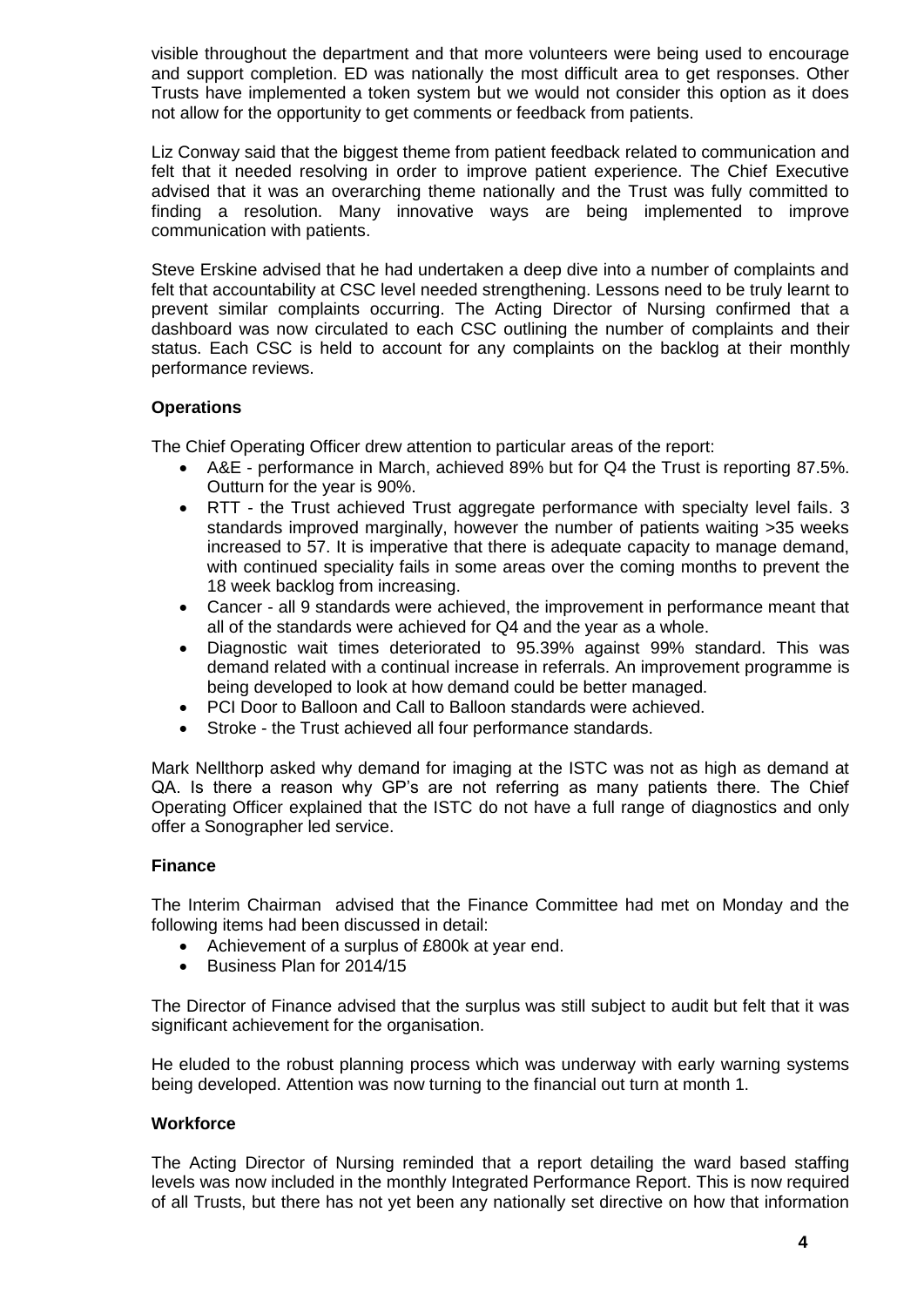should be reported, so this information would be fine-tuned over the coming months.

The Director of Workforce advised that there had been a further increase in staff turnover – which is also reflective of the national position. The biggest reason for leaving is still unknown but a more effective process for identifying and recording reasons for leaving was being developed.

Liz Conway referred to the whistle blowing process and asked how the Trust can ensure that staff are not victimised following a whistle blowing incident. The Director of Workforce advised that he was not aware of this being an issue anecdotally or through formal processes. The National Staff Survey results would be the biggest indicator if there were a problem. The importance of whistle blowing is advised to all staff during the induction process. There are not many cases of whistle blowing, but those that do occur are fully recorded and followed through appropriately.

# 74/14 **Quarterly Quality Report**

The Acting Director of Nursing drew attention to the key exception headlines of the report:

#### Patient Safety

- Pressure Ulcer reduction 10%
- Falls
- Healthcare Acquired Infections

#### Clinical Effectiveness

- Enhanced Recovery Programme
- Discharge Summaries
- Emergency Care Pathway
- NICE
- NICE TAG 161 Osteoporosis secondary prevention including strontium ranelate
- NICE TAG 276 Cystic Fibrosis (pseudomonas lung infection)

# Patient Experience

• Friends and Family

#### $\bullet$ Governance Compliance

- Care Quality Commission quarter 4 self-assessment
- Care Quality Commission Intelligent Monitoring report

The Medical Director drew attention to the HSMR data.

# **75/14 Self Certification**

The Director of Corporate Affairs reminded that the Executive Directors had discussed and agreed the responses prior to submission to the Trust Board.

Board statements 11 and 14 remained as a risk, whilst Board statement 10 remained as non compliant.

Despite compliance with the Information Governance training target, it was agreed to keep Board statement 14 as a risk, until compliance had been sustained for 3 months.

The Board approved the submission of the self certification to the TDA.

# **76/14 Annual Procurement Plan**

Neil Routledge, Head of Procurement was in attendance for this item.

He presented the Annual Procurement Plan, in detail, covering the following items: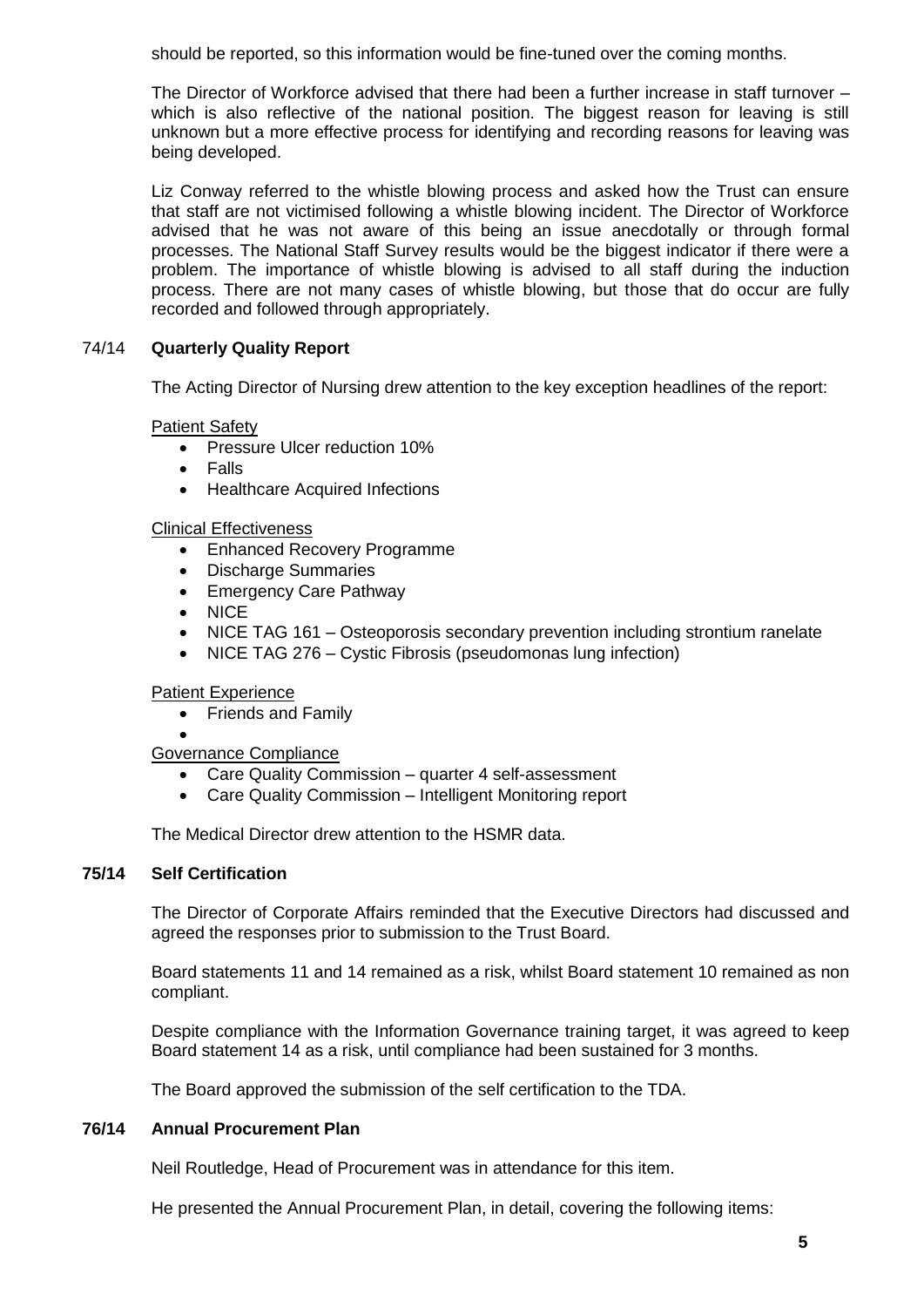- Performance indicators 2013/2014
- **External view**
- Summary of benefits realisation 2013/2014
- Strategic landscape and direction
- Procurement programme 2014/2015
- Procurement plan 2014/2015
- Delivery approach
- Procurement objectives and priorities
- Challenges for 2014/15 and beyond

A discussion ensued about the Trust's corporate social responsibility and the Chief Executive felt that the Trust needed to be more pro-active in engaging with the community. She felt that the Executive Team needed to discuss in more detail.

# **Action: Executive Management Team**

The Director of Corporate Affairs recognised the savings which Procurement had achieved for the Trust but was concerned that the level of standardisation had now lost the ability to be flexible with one off products/projects. Neil Routledge confirmed that this was not the case and that Procurement worked closely with the CSC's to support one off projects. The status quo was continually being challenged.

The Chief Operating Officer referred to the costs for maintenance of equipment and asked whether more could be done to challenge those companies. Neil Routledge agreed that more could be done and new ways of working needed to be considered. Procurement was working closely with Clinical Engineering to further improve.

# **77/14 Final Annual Business Plan**

This item had been discussed in detail at the Finance Committee earlier in the week.

The key points to note are:

- Misalignment with Commissioners around RTT for Q3 and Q4
- QIPP still awaiting detail of these schemes
- The contract negotiations are still not concluded following the arbitration process.
- Budget plans for all CSC's have now been signed off with excellent engagement with all CSC's.

He eluded to the areas of risk:

- Medical Workforce reductions
- Unallocated savings target of £3m

The Director of Workforce reminded that it was not just about making workforce savings, but also about having the right resource in place to deliver the income.

The Medical Director advised that there was currently an estimated gap of 55 medical staff between what is needed and what is anticipated so overseas recruitment was being considered. Recruitment was now occurring much sooner to recruit into vacancies as soon as they appear to prevent the need for locum staff to fill short term gaps.

# **78/14 Assurance Framework**

Liz Conway drew attention to the two top risks and fives risks with a decreased score.

Steve Erskine was concerned to see that risk 1.11 had a decreased score despite the issue of fire being escalated to the Audit Committee for review. The Director of Corporate Affairs agreed and committed to ensuring that the scoring be reviewed. The fire agenda in its totality has been escalated to the Audit Committee.

The Director of Workforce asked whether the score of 16 was appropriate for risk 1.5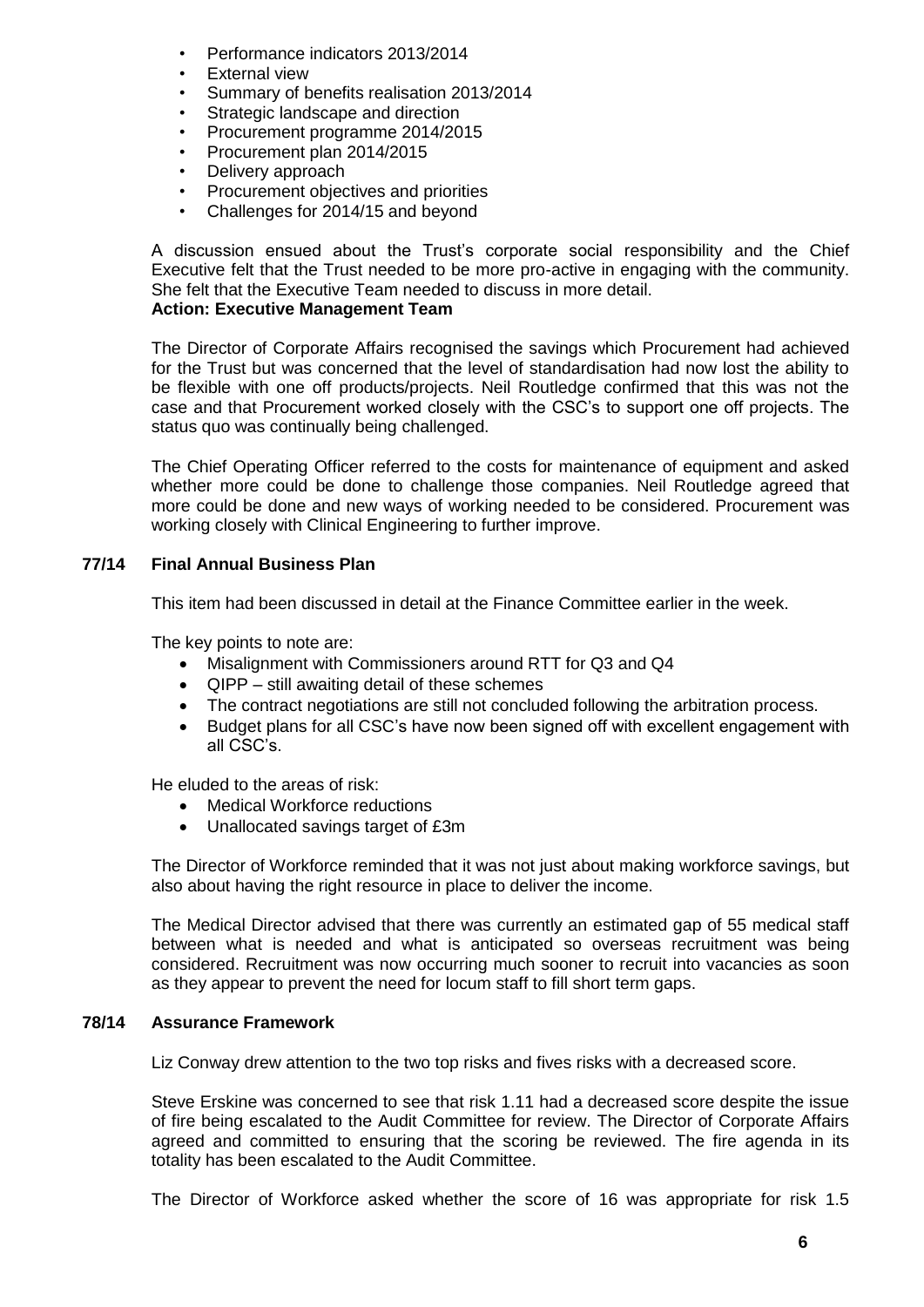relating to ED considering this is the biggest risk currently facing the organisation. The Acting Director of Nursing advised that a review of this risk and its score would take place at the next RAC.

# **79/14 Inpatient Survey Results**

The Acting Director of Nursing presented the National inpatient Survey results for 2013 and reminded that it had been completed by inpatients during August 2013. The results were published during March 2014.

Due to the common themes in both this survey and the National Staff Survey, the action plans are aligned.

'Noise at night' remained a concern but was already being addressed by the Hospital at Night Team.

A detailed quality improvement action plan was being developed and would be brought back to the next meeting. The Patient Experience Steering Group is overseeing the implementation of the actions.

The Chief Executive felt that an action plan for improvement was not enough and a fundamental rethink was needed in terms of seeking patient feedback and improving patient experience. It was agreed that the Executive Team should discuss this in more detail. **Action: Executive Management Team**

#### **80/14 Action Plan to improve administrative processes**

This is part of a much larger transformational project, covering:

- Length of stav
- Theatre Productivity
- Outpatients

It was requested that the lead for each project be invited to a future Trust Board Workshop to give the Board an insight into each project. **Action: Director of Finance**

# **81/14 Letter from Sir Bruce Keogh**

The Medical Director drew attention to the letter received from NHS England in relation to:

- Disposal or Foetal remains
- Patient Moves

He confirmed that the Trust was already following procedures in both of these areas.

#### **82/14 Charitable Funds Update**

The Board noted this report.

The Director of Corporate Affairs was pleased to confirm that charitable income for 2013/14 amounted to £1.18m.

# **83/14 Non Executive Directors' Report**

Liz Conway advised that she had attended the QA@Home Project Board and was very impressed with the project and commended the project team for their dedication.

Mark Nellthorp advised that he had attended various events and walkabouts and shared some positive experiences of QA from the people he had met.